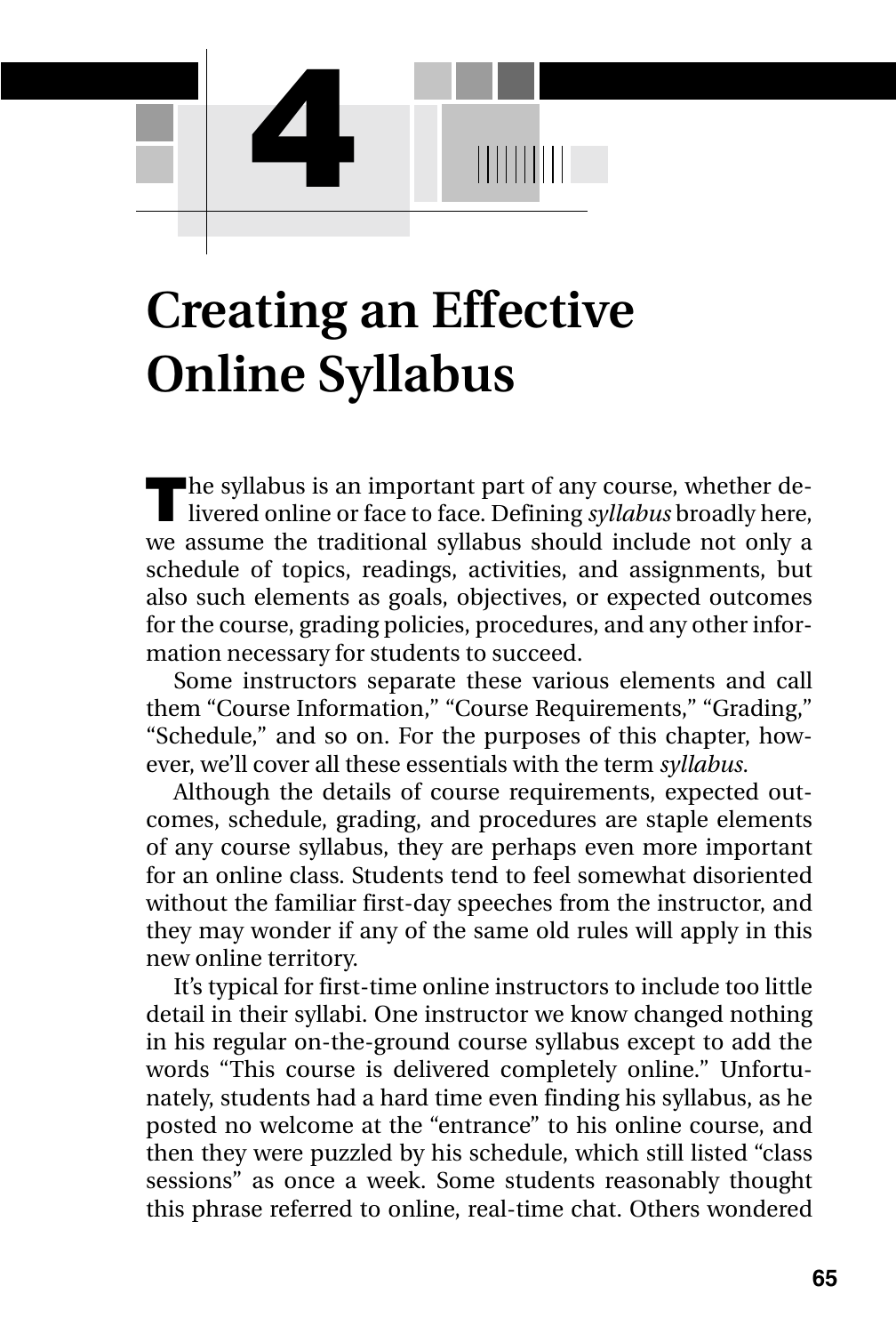if the phrase meant that their asynchronous communications should be posted only once a week, on the particular day named in the schedule. As a result of this lack of clarity, the first week's discussion forum was dominated entirely by questions about where, when, and how to do the assignments, and the main topics for that week were nearly forgotten in the confusion.

Even after the instructor's hurried explanations, students continued to experience confusion about dates and times, procedures and grading. They could refer back to the first week's forum and search through the various discussion threads in which these questions had been raised, but they had no clear reference document to which they could turn. One student even had a grade dispute with the instructor that arose from an ambiguity in the syllabus. In the syllabus, the instructor had declared that all late assignments would be penalized at the rate of onequarter grade point each day, but hadn't clearly specified that the due dates for assignments were based on the instructor's time zone, not the student's. Thus the student claimed that, when he posted an assignment at 11:00 P.M., Pacific time, on the due date, he was unfairly penalized because the server on which the course was housed, located (like the instructor) on the East Coast of the United States, had recorded the time as 2:00 A.M. the following day. These examples, both serious and trivial, illustrate some of the problems that can ensue if online syllabi (and, naturally, subsequent directions) aren't thorough and detailed.

Even in hybrid courses—those that are taught face to face with an online component—clear directions are vital. It's important, for instance, to explain to students how the mixture of different venues will be integrated. Which course activities will take place in the on-campus classroom, which in the online classroom, and what's the sequence of procedures students should follow each week? Imagine that, before the live class meeting on Wednesday, you want students to read the online lecture and post a preliminary report, but you want them to wait until after the class meeting to take part in that week's online discussion. In many cases, they won't understand that sequence unless it's carefully explained to them.

There are three aspects of an online syllabus we want to emphasize in particular: the contract, the map, and the schedule.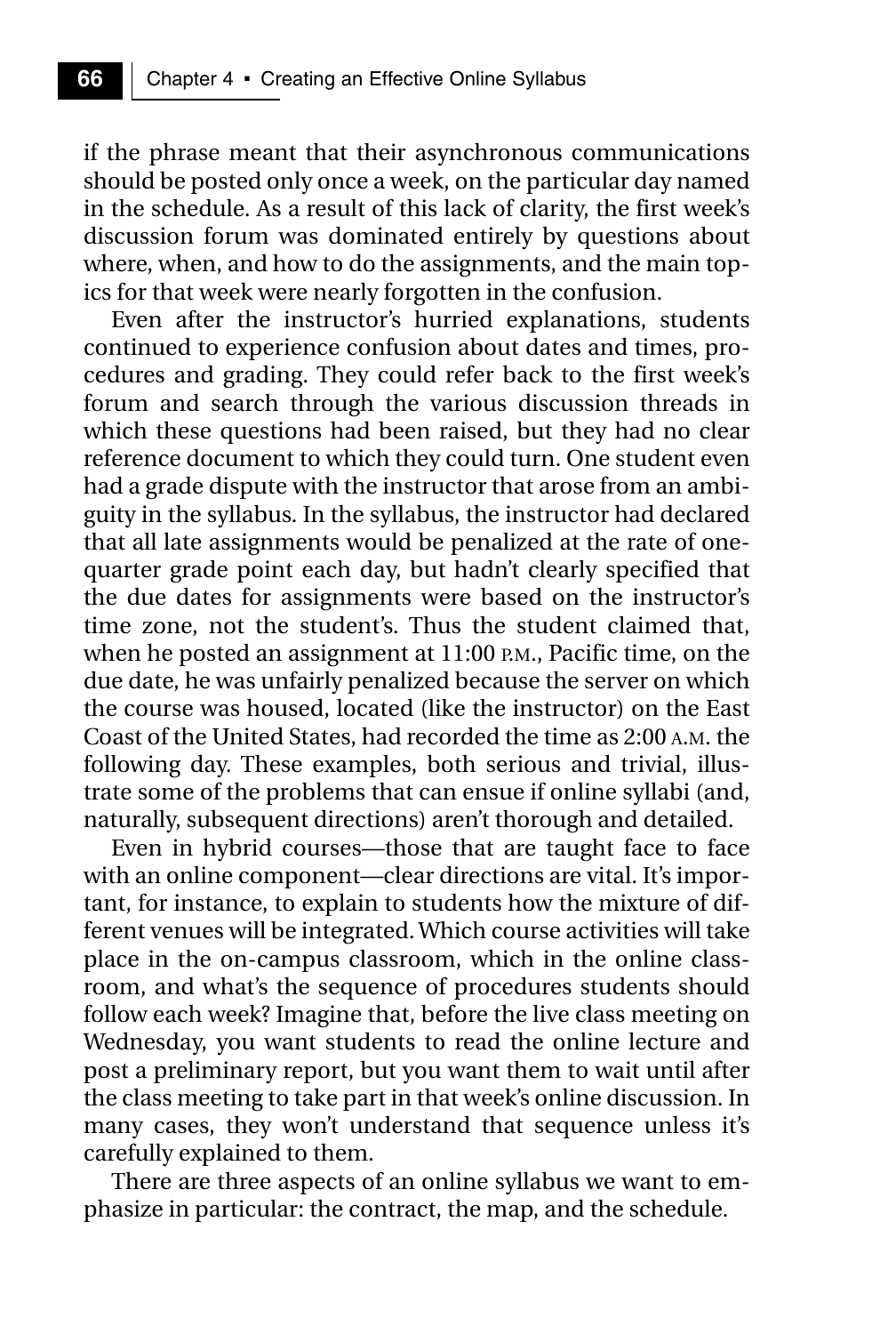Increasingly, the syllabus has come to be the contract between students and instructor, laying out the terms of the class inncreasingly, the syllabus has come to be the contract between teraction—the expected responsibilities and duties, the grading criteria, the musts and don'ts of behavior. Let's look at some features of the contract that are especially important for an online course.

# **Class Participation and Grading Criteria**

What's meant by "participation" in the online setting won't be obvious to students. Participation should be defined. For example, is it posting, that is, sending messages to the classroom discussion board? Or is it just logging on and reading (an activity revealed to an instructor only when course management software has the capacity to track students' movements online)? Perhaps participation includes taking part in an online group presentation or showing up for a real-time chat?

# *Important! Whatever kind of participation you expect in your course, you should make that explicit in the syllabus.*

If you're going to count participation toward the final grade, you should define how that will be calculated. We recommend, in fact, that you always give a grade for active participation in the class, that is, for contributing to discussions and asking or answering questions. The plain fact is that, if students aren't graded, the great majority won't actively participate. Besides judging the quality of students' contributions, you may want to set a minimum level for quantity of participation. (We'll return to this subject in Chapter 10.)

Another consideration in asynchronous discussion is the degree of self-pacing allowed. Must students follow a chronological order of topics in their participation, or can they go back and respond to previous weeks' topics? Can they do assignments at different times during the course? The answers really depend on the nature of your course. For example, if your course has a set number of tasks, which can be completed at any time within the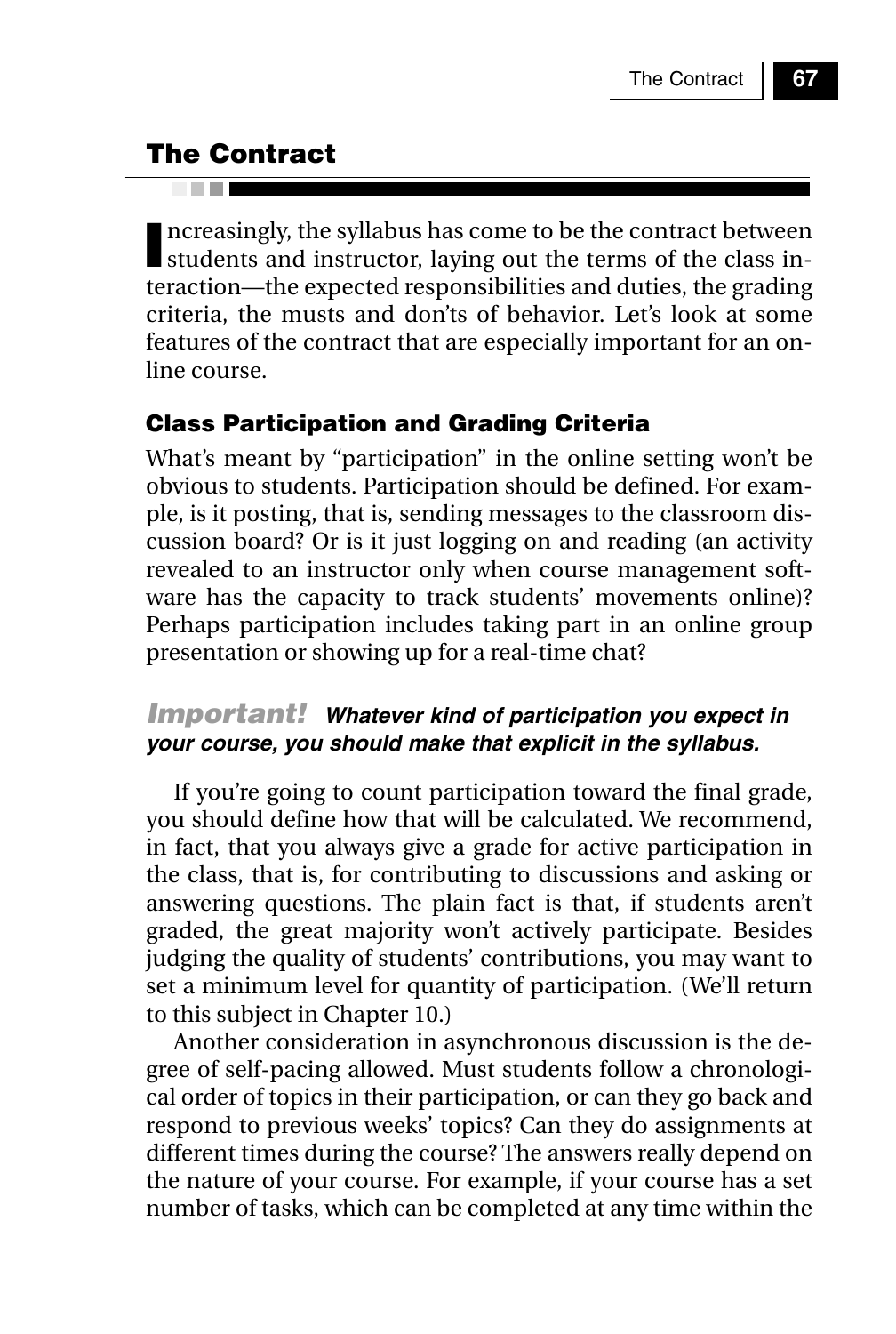ten weeks of the session, then you may not be concerned about students' skipping about or restarting conversations about previous weeks' topics.

If you're going to allow some measure of self-paced activity, then you must make this clear to students in your syllabus. The danger in this sort of arrangement is that students may get confused about the progress of the course, and they may feel that they must continually look back at earlier weeks to see if some new discussion has been posted. However, there are course management platforms and standalone forms of discussion software that alert students entering the classroom to the fact that they have new, unread messages in a particular discussion forum. In this case, students will easily discover that there are discussions going on in any of the various units of the course. If students don't have this sort of alert, you should remind them via announcements or in your syllabus instructions to check the previous weeks' discussions.

#### **Defining Participation and Grading Criteria: Examples from Online Syllabi**

Here's an excerpt from the syllabus for Chris Moggia's Advanced Microcomputers class for UCLA Extension's teacher education program. Note that Moggia discusses both quality and quantity of participation and the application to grades:

I have created a grading policy which basically rewards two things: the **quality** and **timeliness** of your responses and assignments.

In terms of quality my expectations are simple. Responses should be well written (please spell-check!) and clearly address the issues being discussed. When responding to a question about gender equity in technology access, please don't talk about baseball, for example. Though it is the national pastime and one of my favorite subjects it is off topic and not relevant (especially when the Dodgers are in last place . . .). Also please submit assignments within the week assigned. I will accept discussion responses and written assignments up to FOUR DAYS after the week ends, however...

**A note on attendance and class participation:** Regular and active participation is an essential, unmistakably important aspect of this online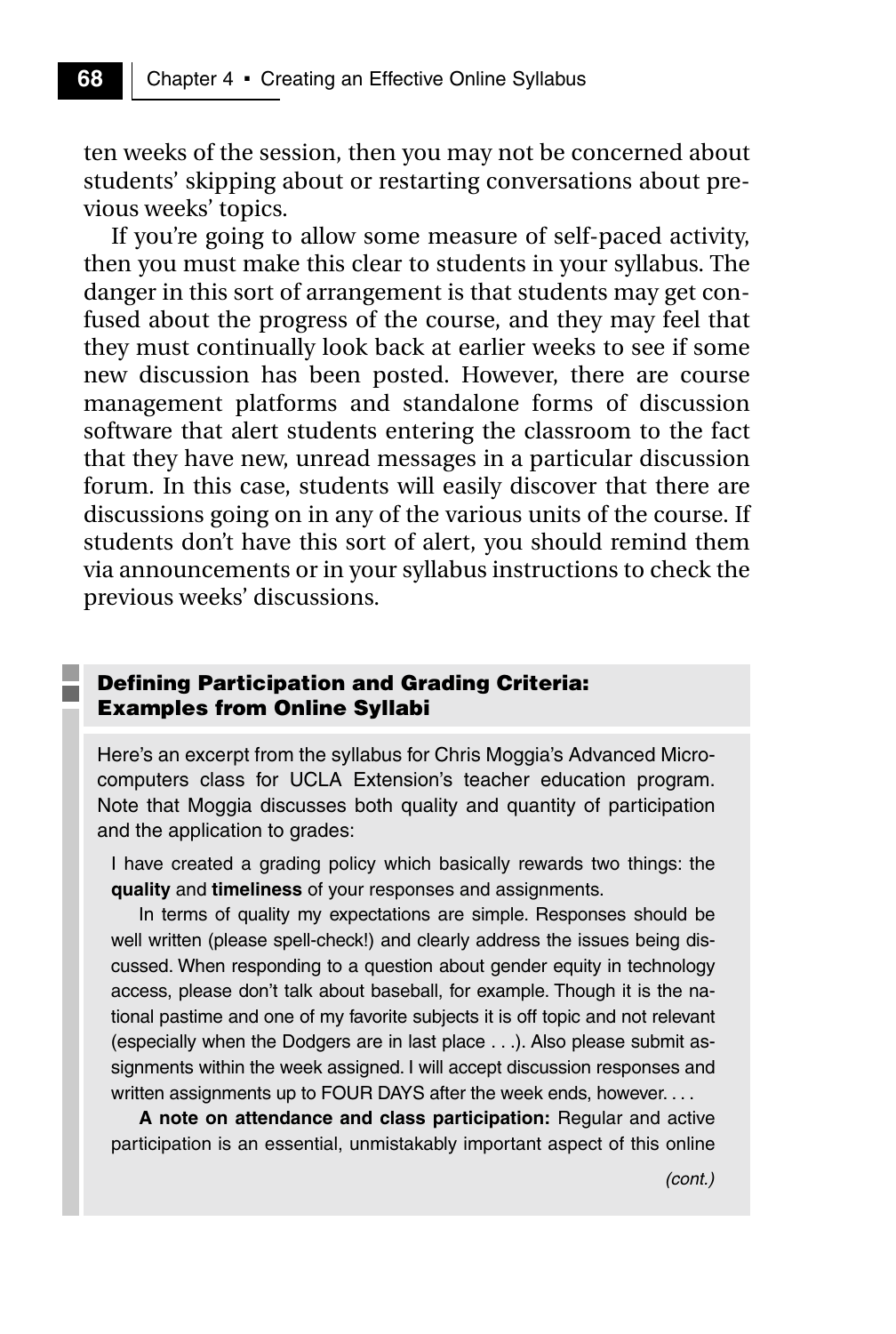course. The expectation of the instructor is that students will log on a minimum of three times every seven days. It is critical that you read all of the lecture and assignment materials as well as all of the public discussion materials. Your full participation ON A WEEKLY BASIS is not only a requirement, it is an essential aspect of the online course process. All students are expected to do the work assigned, notify the instructor when emergencies arise, and make up missing assignments no later than four days after they are due.

Nancy Shepherdson, who teaches Nonfiction Writing for UCLA Extension's online writing program, addresses these needs for definition equally well but in a manner appropriate for the different nature of her course.

Since it is difficult to mandate writing improvement, your grade in this class will depend heavily on your participation. Seventy-five percent of your grade will be based on completing assignments and participating in discussion. That is, you could receive a B simply for turning in all of the assignments and participating regularly, as long as your contributions demonstrate that you tried your best. (Last-minute schlock will be recognized and penalized.) The other twenty-five percent of the grade will depend on the quality of your work and your participation. How well have you understood the elements of a particular nonfiction form, and how well have you executed them? Does your writing show publishable flair? Has your writing improved since you began the course?

## **Managing Student Expectations**

The task of managing student expectations is very important in the online classroom. Some students enroll in an online course expecting it to be much easier than a regular course. Others imagine that the course will be something like independent study. Still others think the instructor should be available for twenty-four real-time hours a day. Your syllabus as well as your introductory comments can help manage such expectations, correct false impressions, and set the stage for the smooth unfolding of your course.

It's also helpful if your institution has a general student orientation (or at least a student handbook) that explains how the online course will work, how much student-instructor interaction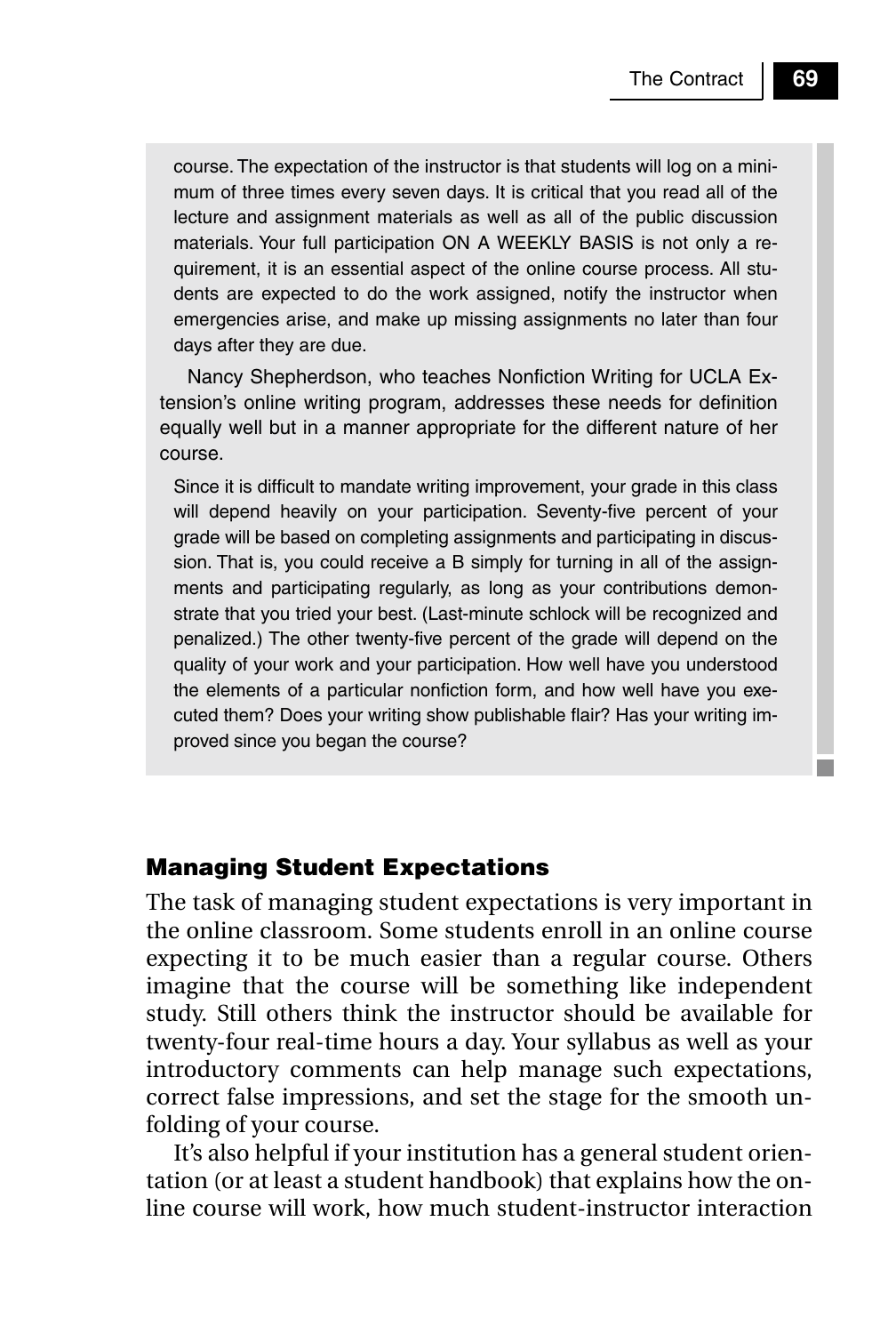can be expected, and so forth. If your institution doesn't have such an orientation, you may need to supply some of this information in your own syllabus.

A continuing education instructor we know, who has a busy professional practice, complained after a few weeks of her online class that students had "unrealistic expectations." When pressed to explain this remark, she commented that, if she didn't reply to each and every student comment in the discussion forum or if she appeared not to be in the online classroom every day, she would receive plaintive e-mail queries or even classroom postings inquiring about whether she had read a particular message. She further explained that she had expected students to work on their own during the first part of each week and only then to post their thoughts in the discussion forum. Unfortunately, neither her syllabus nor her introductory comments ever mentioned these teacher expectations.

This case shows that managing student expectations can also require an instructor to communicate his or her expectations of the students. This type of problem can be handled by a simple statement in the syllabus to the effect that the instructor will look in frequently during the week but may not be in the classroom every day, or that students should work on the week's assignments during the first part of the week (say, Monday through Wednesday) and then post their responses later in the week (Thursday through Sunday).

Other information of a "contractual" nature that you might want to incorporate in your syllabus includes the following:

- Your policy on late assignments
- Whether due dates are calculated by your time zone or the student's (or the server's, as that might actually be in a third time zone)
- Your availability for real-time chat appointments (which some call "virtual office hours")
- Specifications for writing assignments (formal essay? informal journal? of how many total words?)
- Your institution's policy on plagiarism and cheating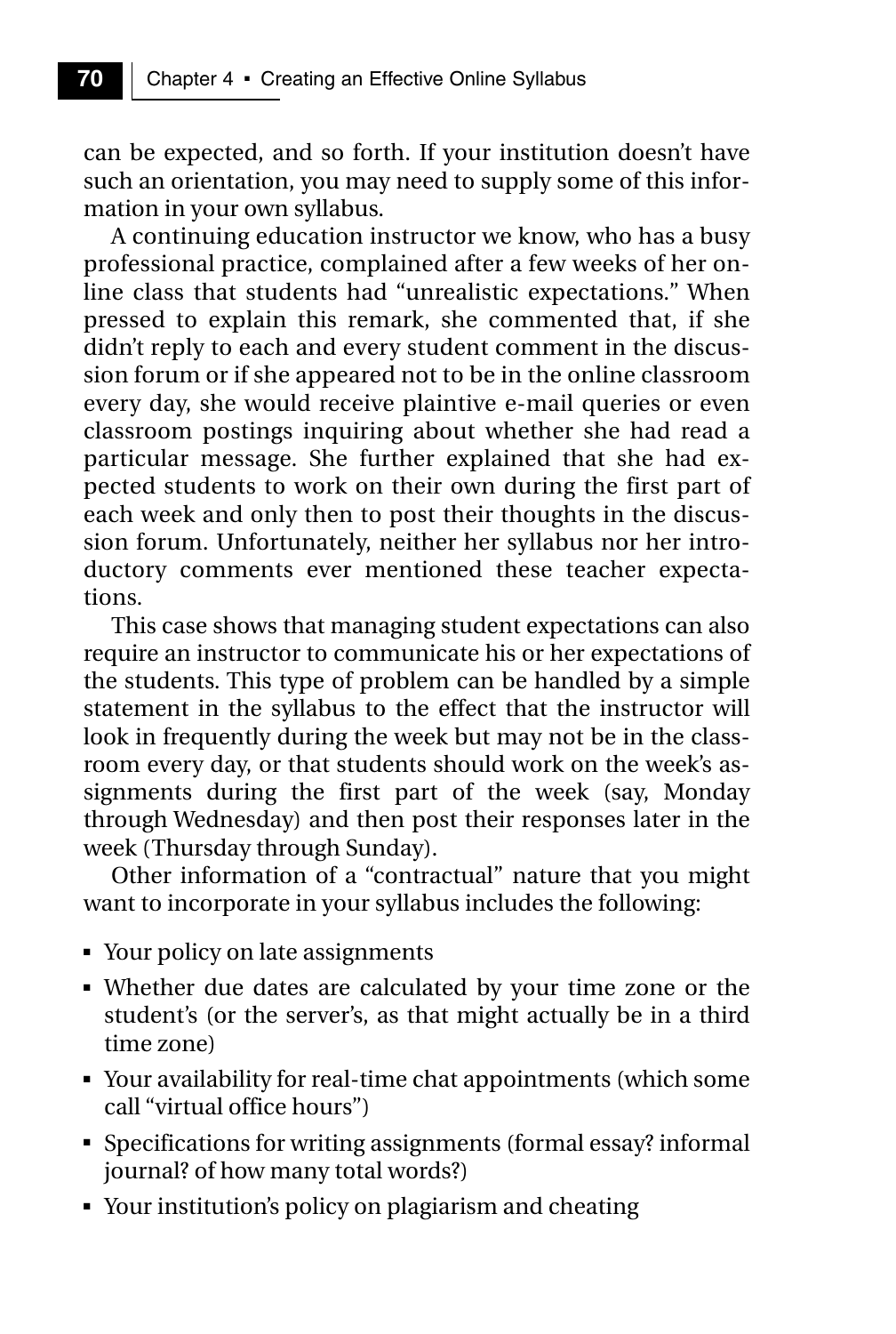#### **The Map**

In this new territory of the online classroom, students will seize upon your syllabus as if it were a map. Students will want to n this new territory of the online classroom, students will seize know how to proceed and where everything is located. So, one of the first things you must do, whether through the syllabus or in an introductory message, is to explain the geography of the course.

In fact, if the syllabus isn't visible on the first level of the course, but instead can be arrived at only by one or two clicks of the mouse, then this introductory set of directions must be given in an announcement area or even delivered prior to the course, by e-mail. Figure 4.1 shows an example of an announcement area with explicit directions to the syllabus.

What else does "explaining the geography" mean? If your course consists of various web pages plus a discussion forum, you'll need to let the students know where to find the component parts of the course and under what headings: "Lectures will be on the page whose link says 'Lectures,' and these are arranged by weeks." If the discussion forum is hosted on an outside site, students need to be told that this link will take them off the university server, that they must use a password given to them, and so on. If you've created a discussion forum dedicated to casual communications and socializing for students, let them know that the area you have imaginatively labeled "Café Luna" is intended to be the online equivalent of a student lounge.

This is particularly important when using course management software that has its own unique and not customizable category headings. Students will need to know what you have stored behind each of these generic headings. For example, to students taking courses within the course management system Web Course in a Box, it may not be obvious that the main page heading "Learning Links" is where they will find the threaded discussion forum. Similarly, the "Water-Cooler" forum created by the instructor in Blackboard CourseInfo, to which students are guided in Figure 4.1, might remain a mystery without explicit directions.

In a hybrid course that combines face-to-face and online components, it's essential that you specify where to do each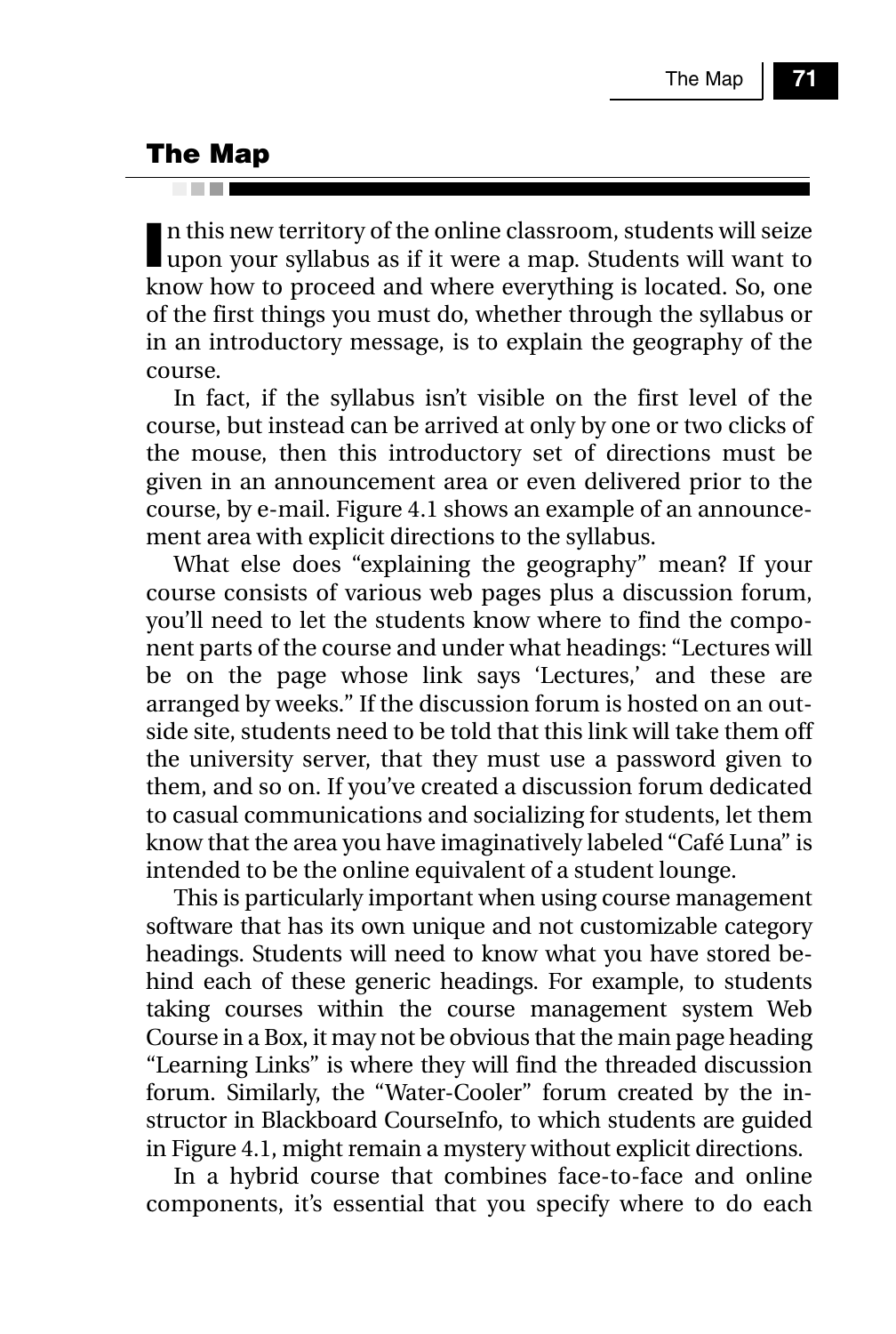Announcements

Susan Ko

New Trends and Practices in Online Education

course information

Staff Information

sted: Oct 17, 1989

**Course Documents** 

Welcome to the course! I'm Dr. Susan Ko, the instructor for this course. If you happen to enter this space before the course start date, please note that the Syllabus and other course materials will not be available until the day before the course start date. If you

Posted in the Last Two Weeks Announcements

Assignments

Communication

External Links

Student Tools

Resources

**Course Map** 

Acminister Syst Powered B

Logout Search

Water-cooler forum, available by clicking on the Communication button and then on the After you have read the Syllabus for this course, please introduce yourself in the Discussion Board icon.

C Today G Last 2 Weeks C Last Month C All Shew

Figure 4.1 Announcement Area of an Online Course, with Directions for Accessing the Course Syllabus. In this instance, the course management software was Blackboard **Figure 4.1 Announcement Area of an Online Course, with Directions for Accessing the Course Syllabus.** In this instance, the course management software was Blackboard CourseInfo 3.0. CourseInfo 3.0.

ś

122552

Once you have finished orientation, proceed to the Course Information area, accessible

have not finished the student orientation, please do so before proceeding.

by clicking on the Course Information button from the menu on the left of this page.

There you will find the Syllabus for this course.

UNEXFAGGD7155: New Trends and Practices in Online Education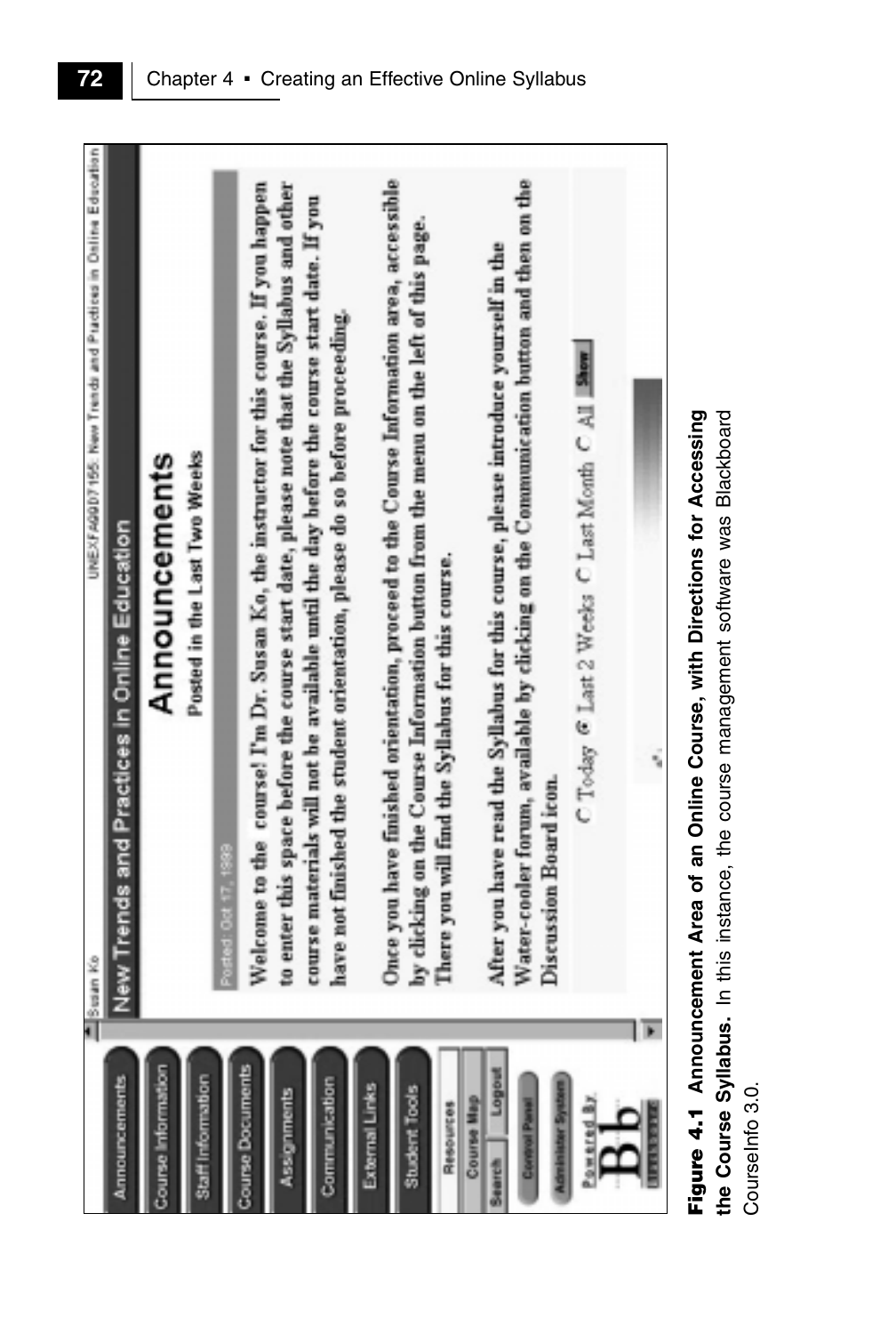activity. For example, in Lonnie Yandell's Cognitive Psychology class for Belmont University, his syllabus gave clear instructions for combining face-to-face and online procedures. Here's an excerpt from the "Course Requirements" section of his syllabus:

This course will include a major computer Internet component. Assignments, lectures, practice tests, simulations, and discussion will be held online. Time spent in class will be on computer lab simulations, in-class discussion, group work, and textbook chapter tests.

And this excerpt from his assignment schedule explains the procedures:

The course is divided into 24 modules. Each chapter has from 2 to 4 modules. Each module has a related textbook reading, online lecture, online discussion question, and online self-test.

You should read the textbook section first, then review the online lecture. The lectures will be summaries, elaborations of the textbook material, and links to related information on the Web. To get to a lecture, click on it in the schedule on this page.

After you have completed reviewing the lecture, you should then log into "TopClass" and post answers to the lecture discussion question.You can also read other students' posts and respond to them if you like.You can receive extra credit for the discussion grade by making appropriate responses to others' posts. Discussion posts must be made by the date on the schedule to receive full credit.

You should also complete the short self-test. The self-tests are designed to help you make sure you understand the material.

Other procedural and geographical issues you might want to cover in the syllabus include these:

- The URL for your home page
- How e-mailed assignments are to be labeled in the subject line
- Which file formats you'll accept for attached documents (for instance, Microsoft Word, Rich Text Format, PowerPoint, Excel)
- Any contact information for technical and administrative support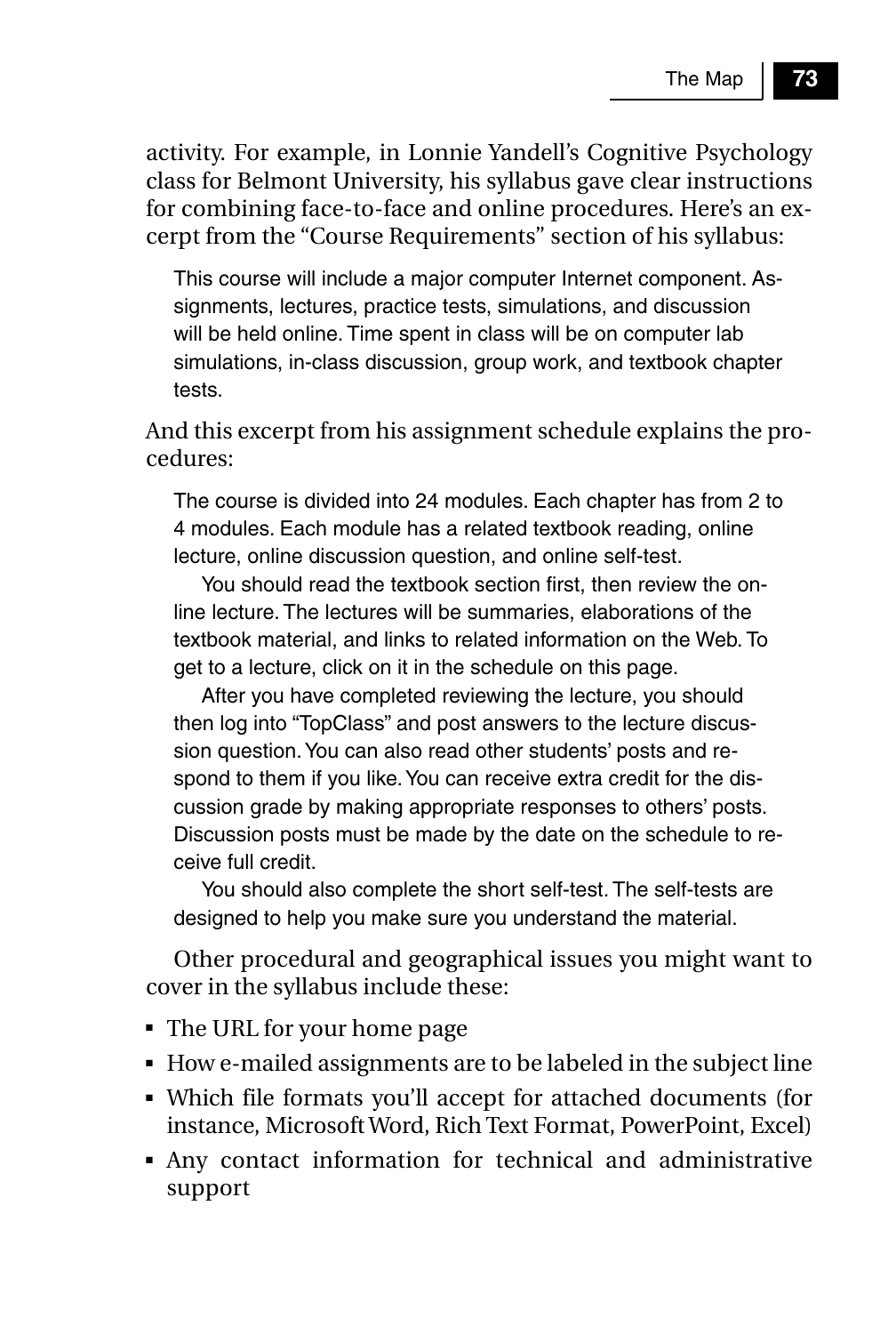■ The proper sequence for accomplishing weekly activities and assignments (for example, do the exercises before taking the quiz, post a message in discussion before e-mailing the assignment)

# **The Schedule**

a sa Tanzania

**T**he course should be laid out by weeks for students, because I this is commonly the unit by which students gauge their own participation and work. If your class starts on a Wednesday, then Tuesday will become the last day of your week unless you state otherwise.

We recommend that you think in terms of subdivisions of twoor three-day spreads. For example, if you post your lecture on Monday, allow students through Wednesday to read and comment on it, rather than asking them to do so by Tuesday. Students can be told to log on every single day, but it is perhaps wiser to take advantage of the asynchronous flexibility of the online environment. Assume that some students will log on and read on Monday night, some on Tuesday morning, and others at midnight. The Monday reader may return on Tuesday night to reread and post. The Tuesday reader may respond with comments at once. This scheduling flexibility is even more important for those who have students in different time zones or in foreign countries.

It's also good to gauge your students' access to computers and their probable work schedules. This goes back to what we discussed in Chapters 2 and 3. If your students are accessing the course web site from a campus lab, the dorms, or branch campus libraries, then they'll follow a different pattern than will continuing education students, who may want to use the weekends to do most of the time-intensive assignments. A Monday or Tuesday due date for assignments will allow working adults to make the most of their study time out of the office.

#### **Using Specific Dates**

Instead of simply listing the course schedule for "Week One" and "Week Two," your schedule should include the specific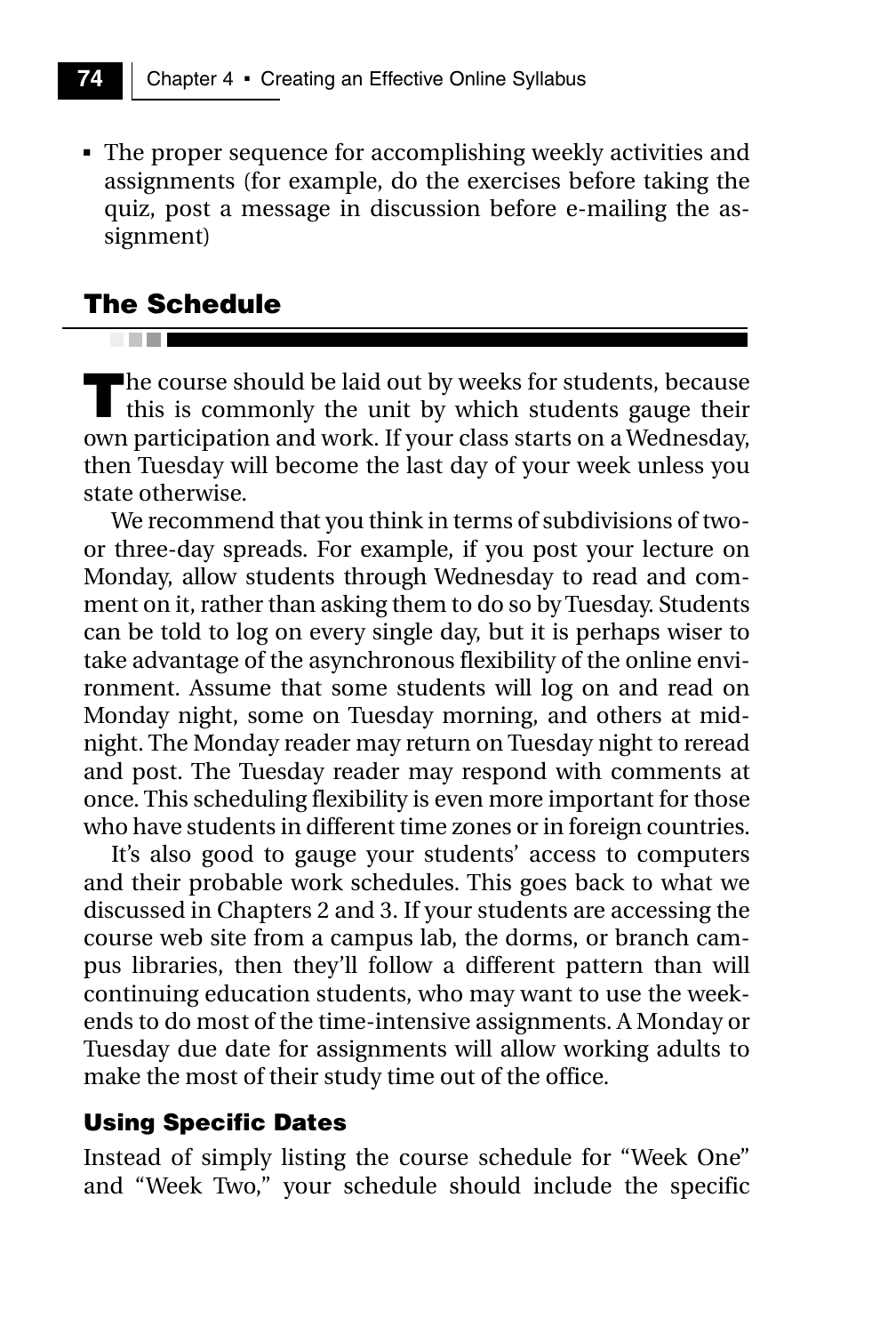#### **A Checklist for Your Online Syllabus**

Here, in summary form, is a checklist for creating your online syllabus. You needn't include all of these items (some may be more appropriate for your class than others), nor do you have to include them all in one document called a "syllabus." You can distribute this information among several documents if desired.

- ❑ Course title, authors' and instructor's names, registration number, and term information; syllabus web pages should bear creation or "last revised" dates if the term date isn't included at the top
- ❑ Course instructor's contact information, plus contact information for technical support
- ❑ Course description, perhaps the same as the description used for a course catalog listing, but probably more detailed; should list any prerequisites or special technical requirements for the course
- ❑ Course objectives or expected outcomes; what students can expect to learn by completion of the course
- ❑ Required texts or materials: any books or other materials, such as software, not made available in the course but required for the course
- ❑ Explanation of grading criteria and components of total grade: a list of all quizzes, exams, graded assignments, and forms of class participation, with grade percentages or points; criteria for a passing grade; policies on late assignments
- ❑ Participation standard: minimum number of postings per week in discussion and any standards for quality of participation
- ❑ Explanation of course geography and procedures: how the online classroom is organized; how students should proceed each week for class activities; how to label assignments sent by e-mail; where to post materials in the classroom; any special instructions
- ❑ Week-by-week schedule: topics, assignments, readings, quizzes, activities, and web resources for each week, with specific dates
- ❑ Any relevant institutional policies, procedures, or resources not mentioned above

Sometimes it's difficult to anticipate every issue that may arise during the class and to include that in your syllabus. There's obviously a bal-

*(cont.)*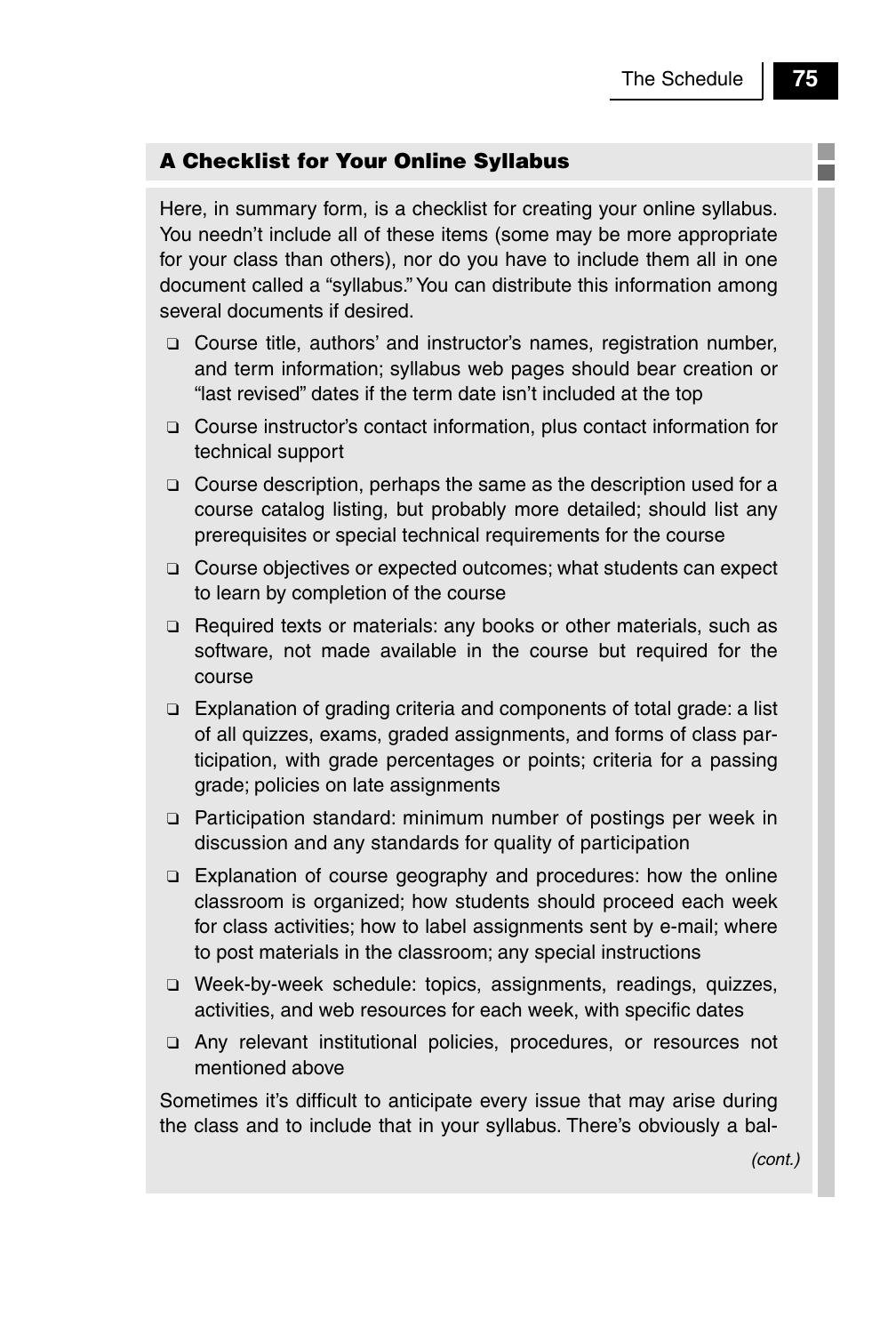ance between readable brevity and a syllabus so voluminous as to be intimidating. Whatever you don't include in your initial documents may still be introduced by means of announcement areas, weekly e-mail sent to all students, or postings in an appropriate forum. You will also want to use these means to reinforce important elements of your syllabus as the course progresses.

dates for each unit, week, or topic area covered. This is particularly important for asynchronous courses in which students may be logging on at diverse times and days during the week. It's quite common for students to lose track of the weeks in the term when following an asynchronous online schedule.

If you don't want to include dates on the main syllabus web page because you want to reuse it for subsequent terms, then send students an e-mail version of the syllabus or post a downloadable document version with the relevant dates inserted. Some course management software includes a calendar feature that you may use to reinforce the dates for each segment of the course.

#### **Supplying Information More Than Once**

It's easy to lose track of where and when something was said in threaded discussions or via e-mail. When you give directions, it may not be possible for students to simply link back to them at a later date. For that reason, you should provide important instructions in more than one location.

## *Important! In an online environment, redundancy is often better than elegant succinctness.*

Although students in some course management platforms may be able to use a search function to find your instructions, in most cases students will have to waste energy and time to sift through materials before they can locate that one crucial sentence of direction. Therefore, even if you intend to explain assignments and procedures later in the course, it's best to state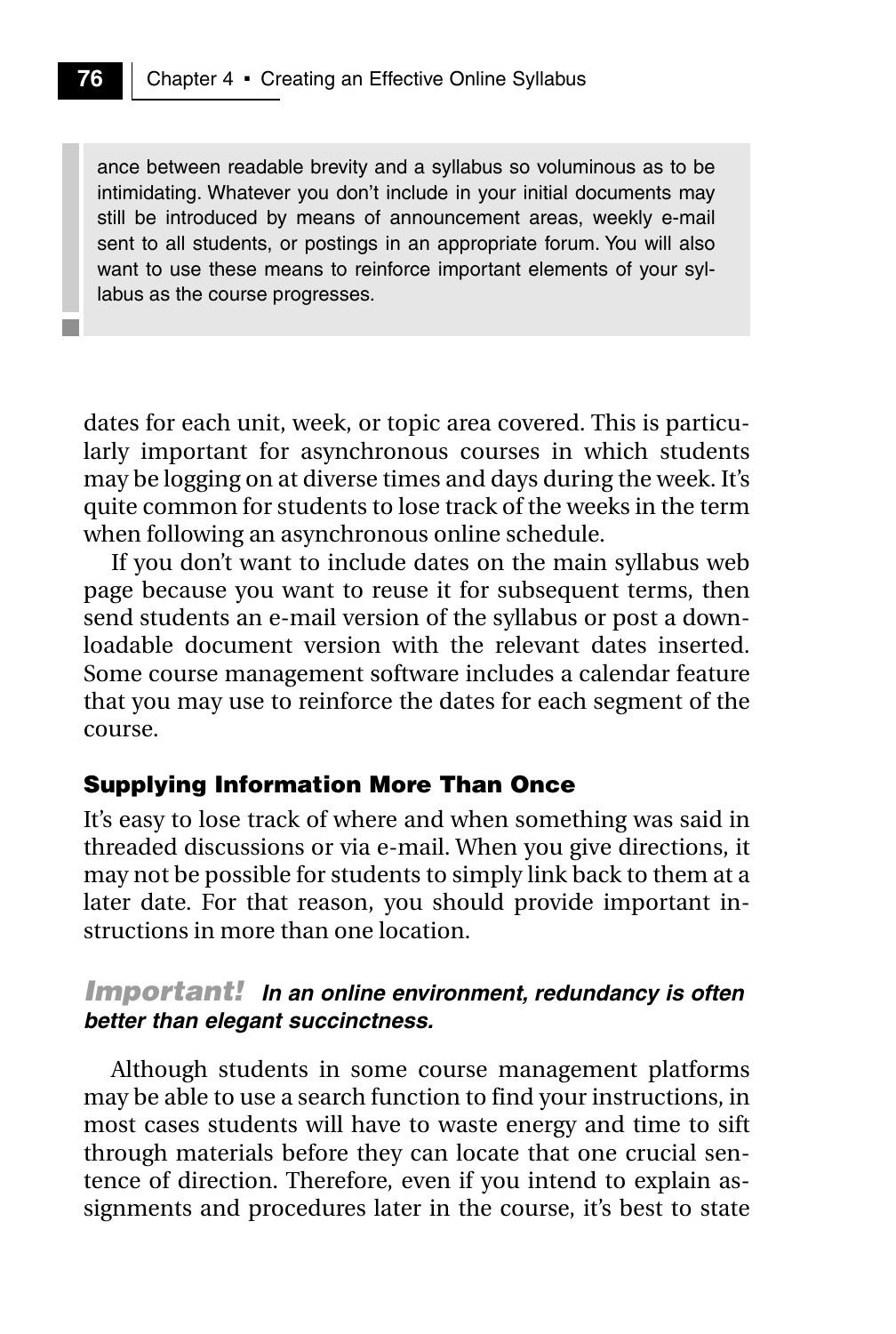them up front in the syllabus as well. Then, if your course is laid out entirely in web pages, make sure that each page permits students to link back easily to essential information in the syllabus.

## **Resources**

. . .

Faculty Orientation Online Syllabus Checklist. **http://online. valencia.cc.fl.us/Faculty/VOfacultysyllabuscheck.htm**

*Valencia Community College's guidelines for online course syllabi; the site is maintained by the college's Internet Development Center.*

The Online Course Syllabus. **http://ollie.dcccd.edu/Faculty/ InfoForFaculty/DistrictResources/secure/olsyll2.htm** 

*A syllabus template offered by Dallas TeleCollege of the Dallas County Community College District for the district's distance learning "telecourses."*

Syllabus. **http://oit.idbsu.edu/fp/syllabus.htm**

*Skip Knox at Boise State University Computing Services offers guidelines on the basic elements of an online syllabus and tips on how to use an online syllabus for a face-to-face class.*

# **Appendix: A Sample Syllabus**

**T**he following is an excerpt from a syllabus used in a real course taught by Susan Ko. It was made available to students as a Rich Text Format document that could be easily downloaded and printed out. Key points of information contained within this syllabus were repeated during the course in other areas of the classroom. For example, an introductory message gave a general overview of the course and directed students to the main geographical areas of the classroom. Frequent announcements reminded students of upcoming deadlines or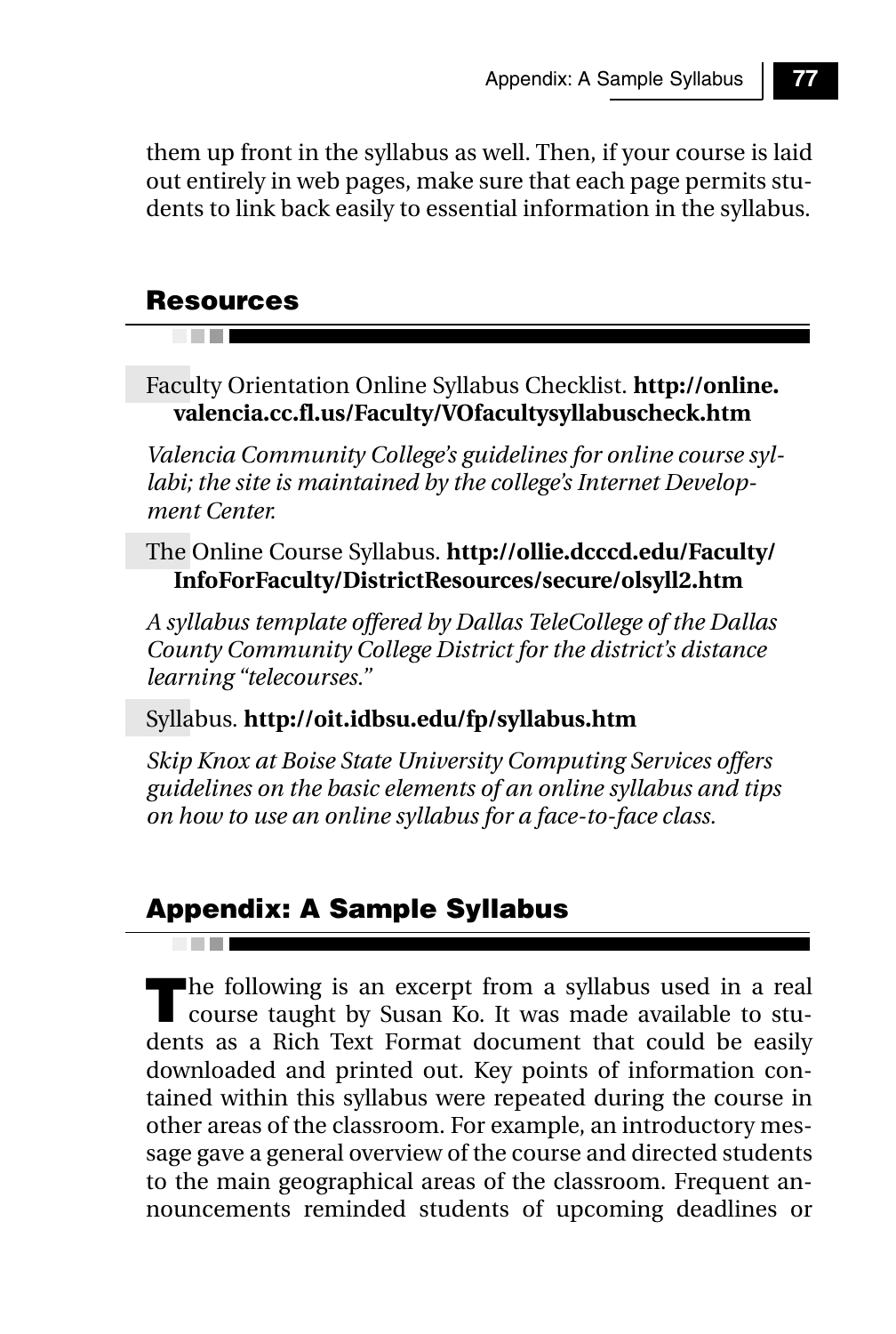reemphasized the requirements for assignments. Any e-mailed questions about the syllabus were redirected to the shared classroom space, so that all students could have the benefit of instructor responses.

Please note that web sites mentioned here are from a version of the course taught in 1999 and may no longer be active.

## *NEW TRENDS AND PRACTICES IN ONLINE EDUCATION*

F1675, May 25–June 22

#### **SYLLABUS**

#### **Instructor: Dr. Susan Ko**

Class e-mail: Through internal e-mail, type in Susan Ko. Available for real-time chat by appointment through e-mail.

#### **Course Description and Goals**

As one of the advanced enrichment electives in the UCLA Extension Online Teaching Program, this course is designed for busy professional educators, administrators, distance learning coordinators, online instructors, and others who have already begun to involve themselves in the delivery, design, management, or teaching of online courses.

Although there are many ways that those of us involved in online education keep ourselves posted about recent developments—through word-of-mouth, conference, or listserv-derived information; web reports; and references—these seldom provide us with a coherent view of how we might apply these new developments to our own areas of interest. This course will provide a brief but focused exploration of trends and possibilities. Due to the nature of the subject matter, both topics and readings will change each term this course is offered.

In a short but intensive four-week period, we will focus on new developments in online technologies, teaching and learning approaches, online course management, and miscellaneous issues related to online education, such as faculty training, property and copyright questions, accreditation, testing security, etc.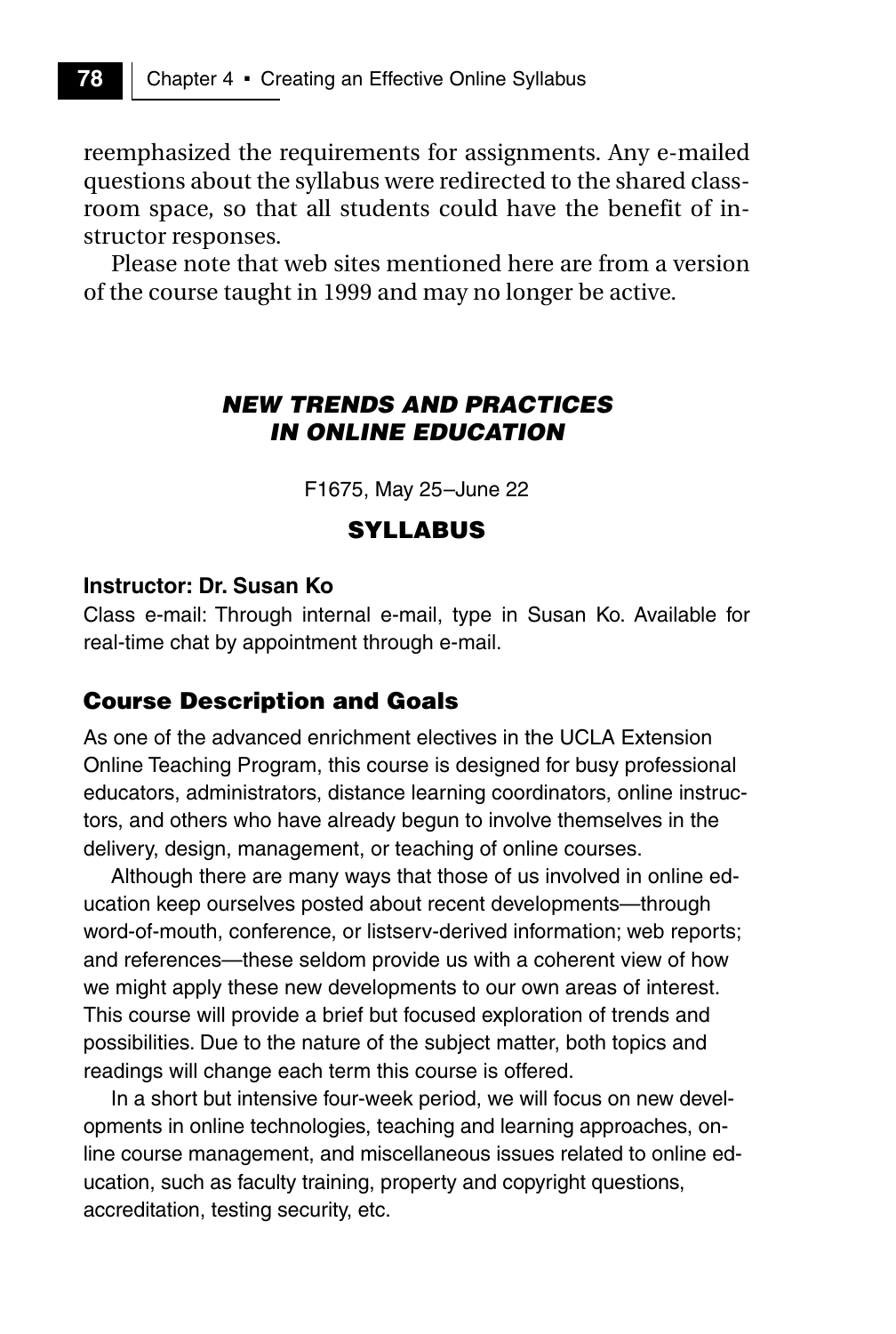This course will emphasize real-life examples rather than theories. Visits to web sites, demonstrations, and guest speakers will offer concrete and varied perspectives. Participants will also benefit from sharing the experiences of others enrolled in the class in our seminarlike discussion forums.

## **Grading**

100 points total:

- Participation, 40 points: reading, posting at least twice a week in class discussions. Note: Quality of contributions counts.You will not get extra points for simply posting beyond the number required. You can continue to contribute to previous weeks' discussions up until June 21 of the last week and still get credit.
- Journal 1 and 2 assignments, 30 points total. Journal assignment #1 due June 7 and #2 due June 14 in my e-mail box.
- Final assignment, 30 points, due June 21, in the classroom's final commentary area within the discussion forum. Participants may continue to read and comment on these final papers until June 25. Participation credit is given based on the quality of your comments on classmates' contributions.

The journal and final assignments are due by midnight PST of the date indicated;  $\frac{1}{2}$  point per day will be deducted for late assignments.

#### **How to Send and Name Assignments**

All assignments should bear the subject line as follows: First initial+last name+J1 or J2 or Fin (Example, SkoJ2). Also, if you are sending the first two assignments as attachments to e-mail, your name and the assignment number must be included in the text of the document attached. The final commentary should be pasted into the discussion forum, not attached.

#### **Procedures**

Each week, follow the instructions contained in the syllabus for activities and readings, read the materials I've posted in the "Topics" presentation area, then discuss the issues raised there and in your readings and activities by replying to the discussion topics established in the discussion forum for that week. . . .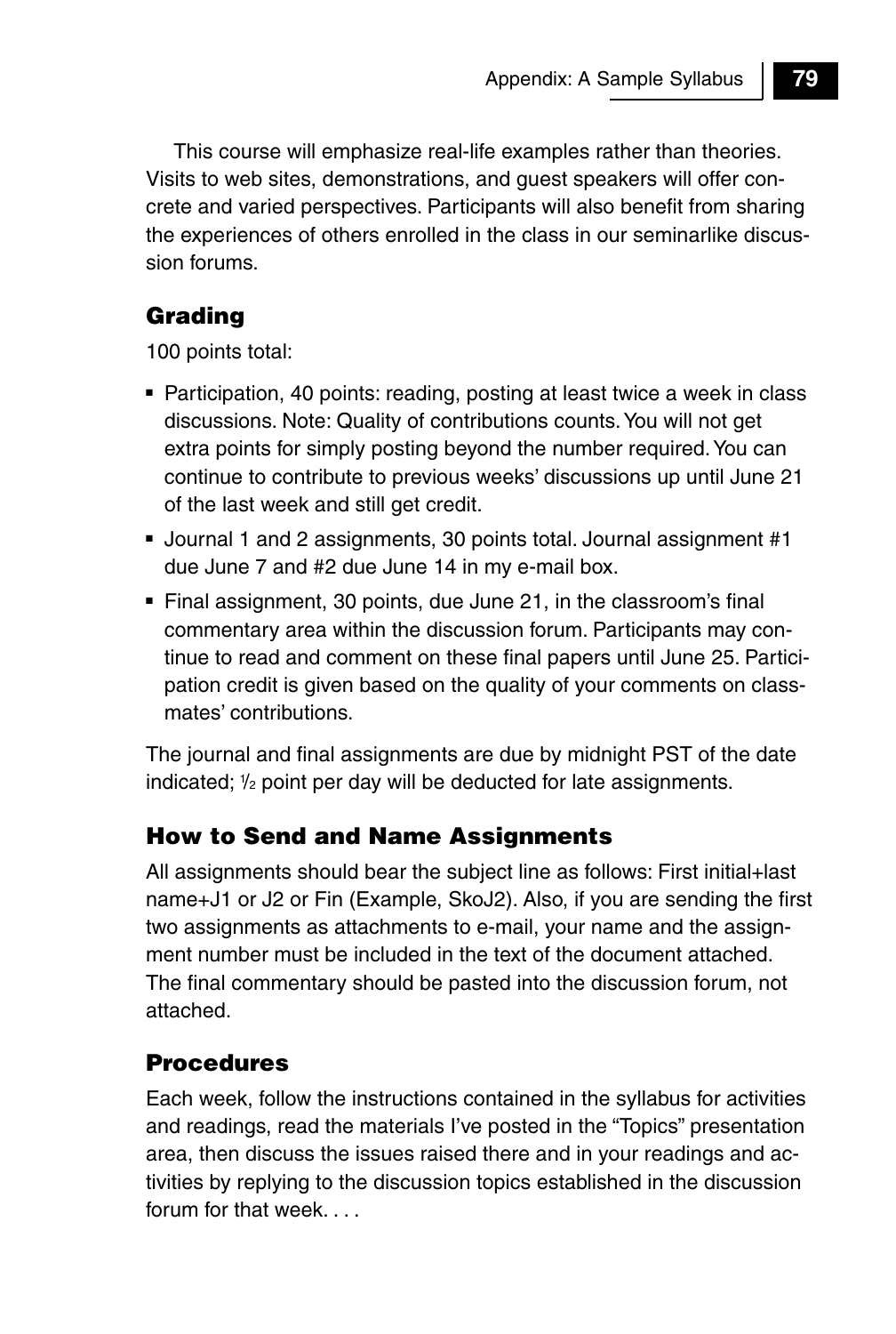## **WEEK THREE: Messages and Media, June 8–June 14**

#### *Topics:*

New uses of technologies; networks and applications, standards, and their impact; Steve Rossen, guest, to discuss integrating RealPresenter.

## *Week Three Readings:*

- 1. Kenneth Klingenstein's "The Technical Realities of Virtual Learning: An Overview for the Non-Technologist" at **http://www.educause. edu/ir/library/html/cem9815.html.** This article might be more technical than you might like, despite the title! However, it is worth reading for the perspective it gives us on issues that have an impact on the directions online education might take.
- 2. Read Steve Rossen's sample web page, "Web Resources," and then view his RealPresenter, both offered in the topics folder.
- 3. (Optional) Take part in *one* of the two real-time chats scheduled for this week on June 9 at 5:30 P.M. or June 12 at 9:30 A.M., U.S. Pacific Time. Each chat will be 45 minutes long, and transcripts will be logged in this week's presentation area for the benefit of those who cannot attend. The topic for each chat will be the promise of Internet2, and there will be 5–10 minutes reserved for open forum–style questions and comments about any aspect of the class.

#### *Activities:*

- 1. Internet2 Activities:
	- a. Read a very brief introduction to Internet2 by visiting the Internet2 site at **http://www.internet2.edu/html/about-i2.html.**
	- b. Visit the Internet2 applications page at **http://apps.internet2. edu/sept98/applications.htm.** Explore these pages on applications to get an idea of the range of activities that would be enabled by the greater power of the networks envisioned by Internet2.
	- c. Listen to the audio or read the transcript of an interview "What's New with Internet2?" with Ted Hanss, at **http://seminars.cren. net/events/internet2.html** as well as the update from April 1999, "Update on Internet2," with Doug Van Houweling, at **http://seminars.cren.net/events/net2net.html.**